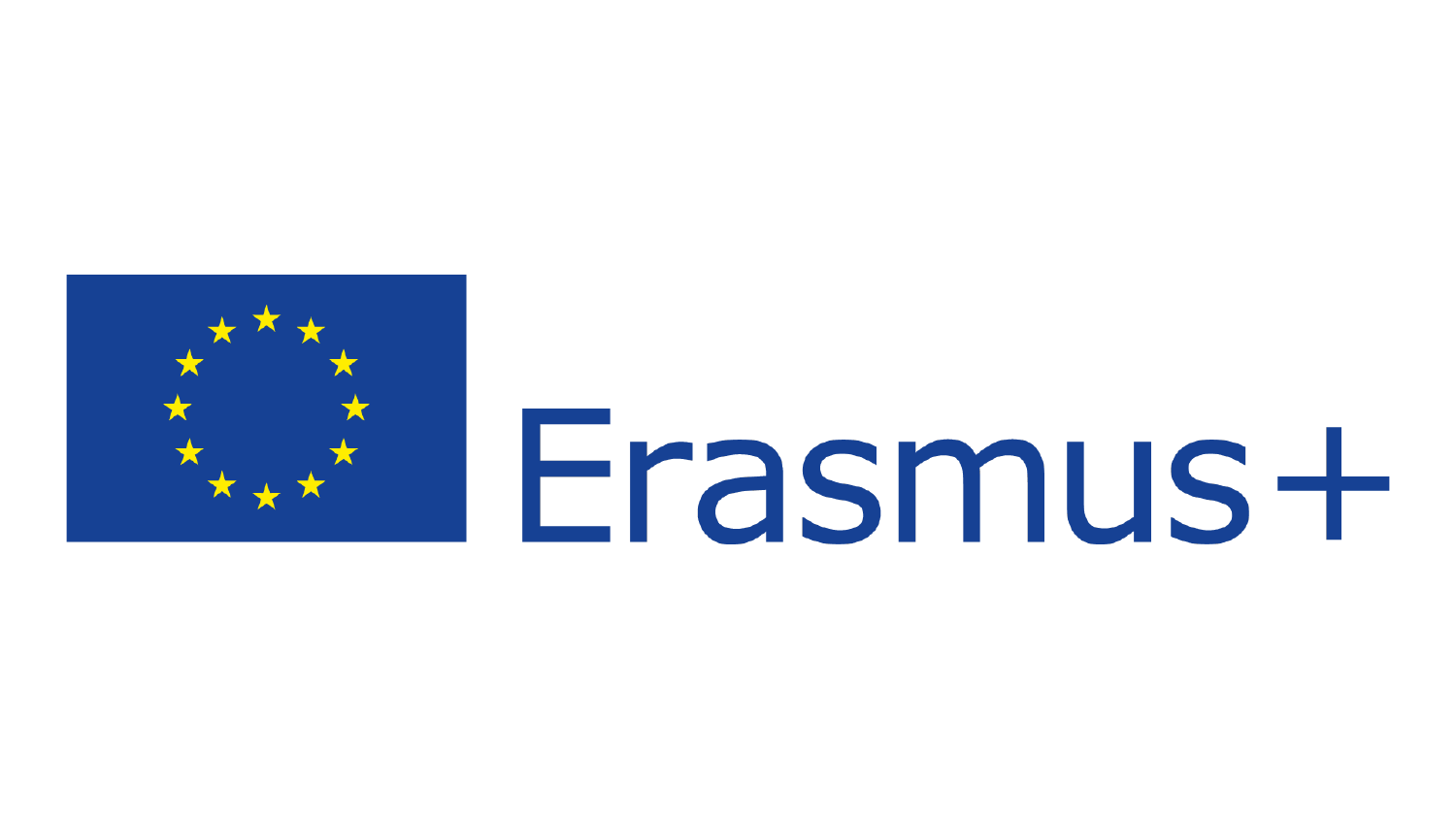

Co-funded by the Erasmus+ Programme of the European Union

## Visibility vs Dissemination?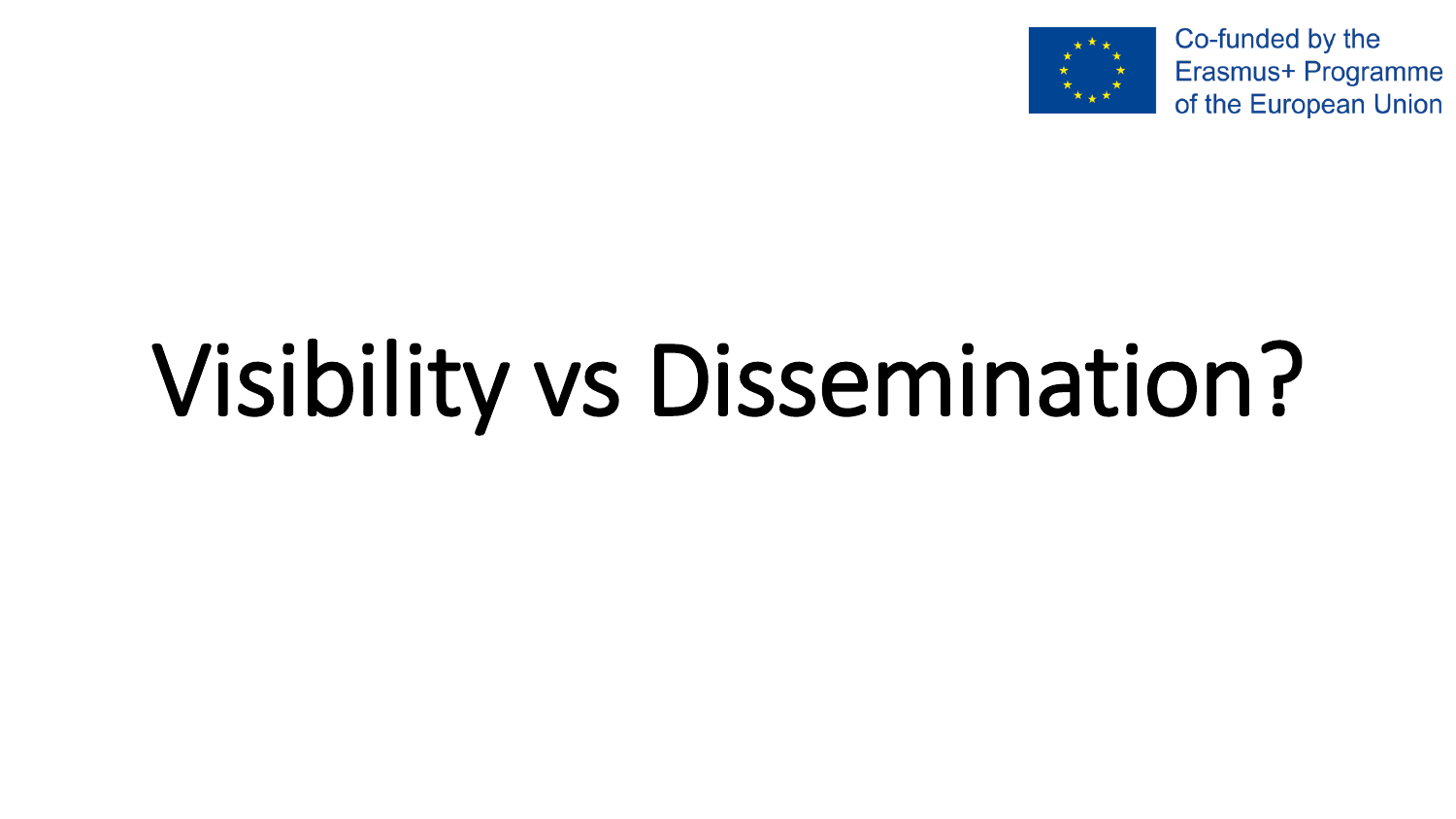

### Visibility

- **Visibility** is the action or activity (in social, mass media or face-toface) which makes the project **VISIBLE**.
- By making action which ensures visibility you inform your audience about the fact, that the project took place, what was it about, etc.
- The **news article** in the newspaper is great example of **visibility** the people got aware about the project which was implemented (but didn't get deep into the content).
- **Photo gallery** is also visibility people see photos from the project (but they don't learn the things from it).
- **Posts and stories** in social media are mostly **visibility**.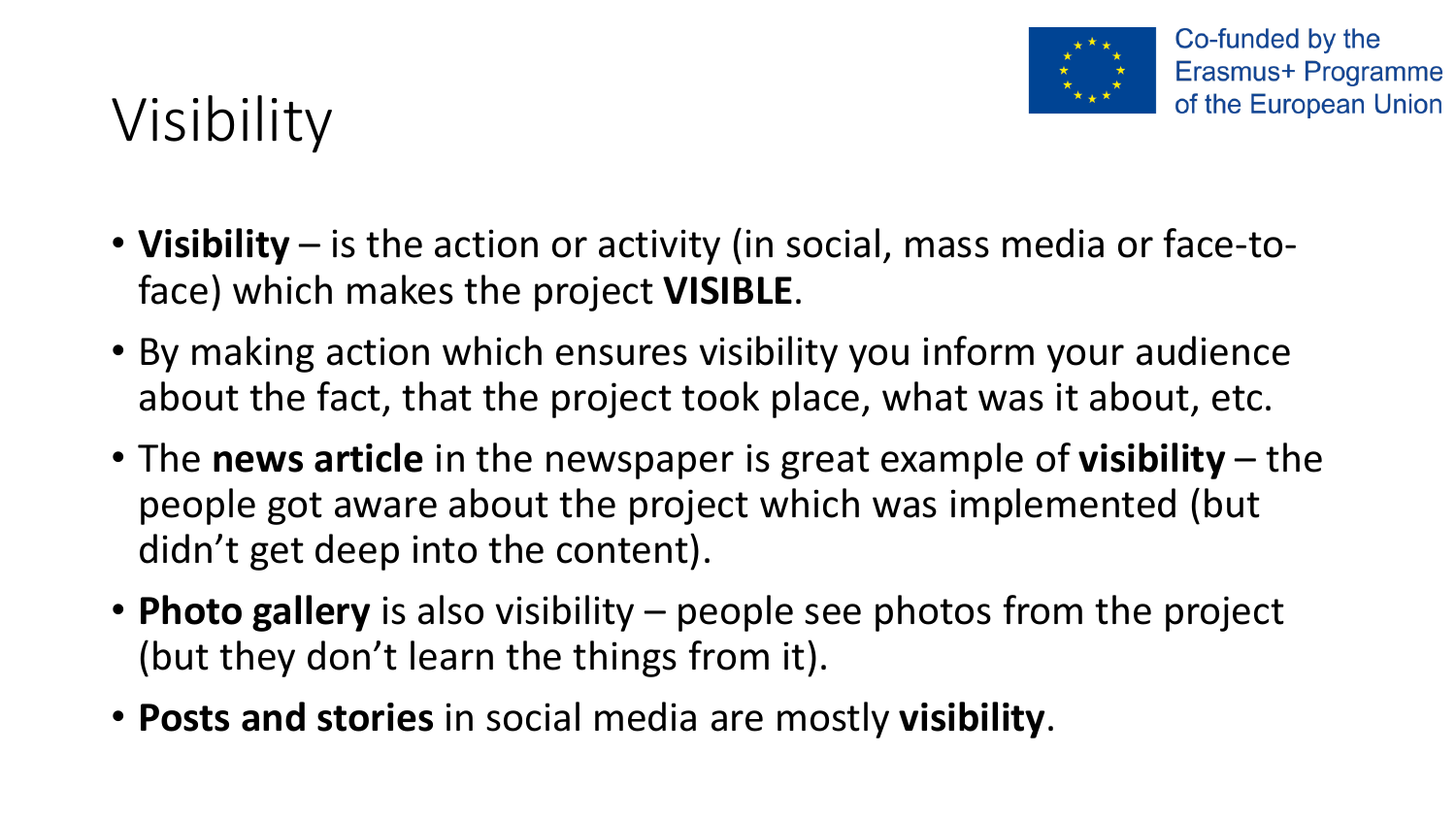

### Dissemination

- **Dissemination** is the action or activity through which you **disseminate the results** of the project and **transfer the knowledge and skills** which you gained during the project to other people.
- By making **dissemination** activity you tell your audience **deeper about the actual content** and **share topic-related information** (not only inform about the fact that participated in the project).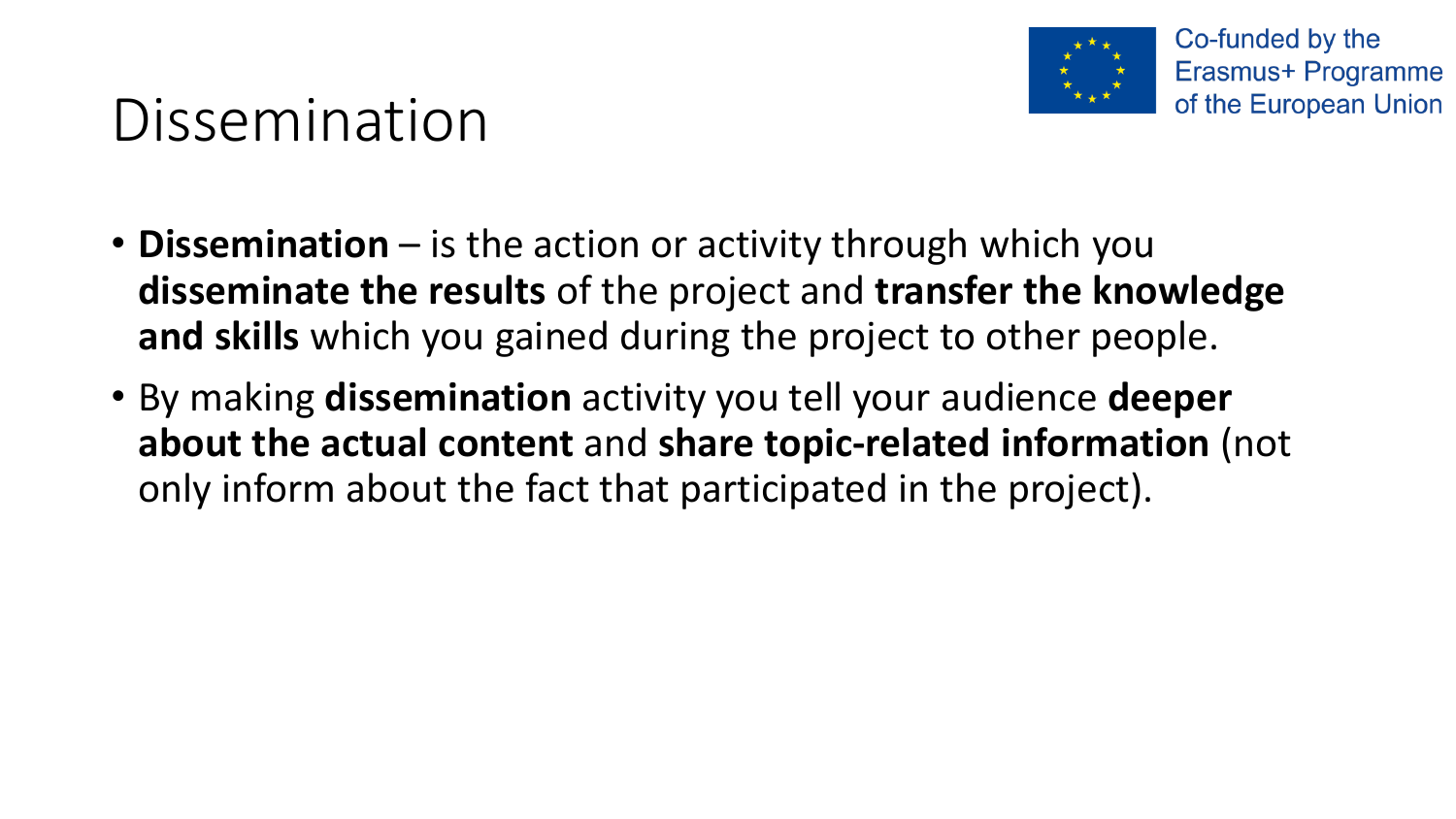

### Dissemination

- **Dissemination** is stronger activity which has **greater impact** than visibility.
- Practical topic-related workshops are great example of dissemination. Here the audience can learn some things which you learnt during the project yourself.
- In order to realise either it is dissemination or you only make the project visible, raise the question "which project's **result** am I **sharing**?". If you can't identify the result which you are sharing, probably you are doing visibility activity.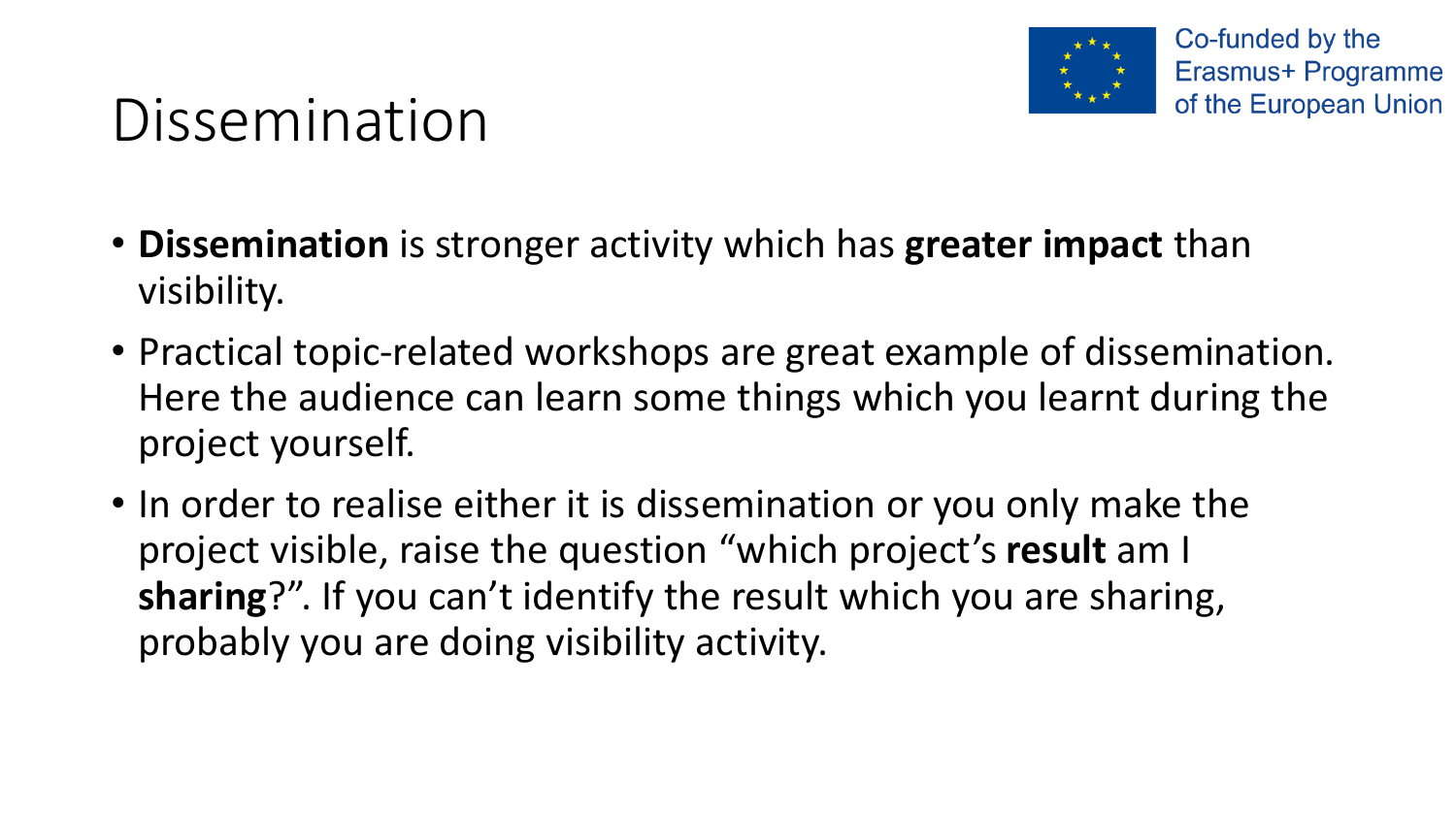### Visibility or dissemination?

- **Photo gallery?**
- Visibility
- **Presentation at school?**
- Depends, what kind of presentation. If, for example, you talk about the fact that you took part in the project about recycling and met wonderful people – it's **visibility**. If you make recycling workshop and teach your schoolmates how to recycle correctly – it's **dissemination**.

#### • **Instagram story?**

• Also depends. If it's a selfie or some photo moment (most likely) – it's **visibility**. If you write in your story about some method which you learnt during project – it's **dissemination**.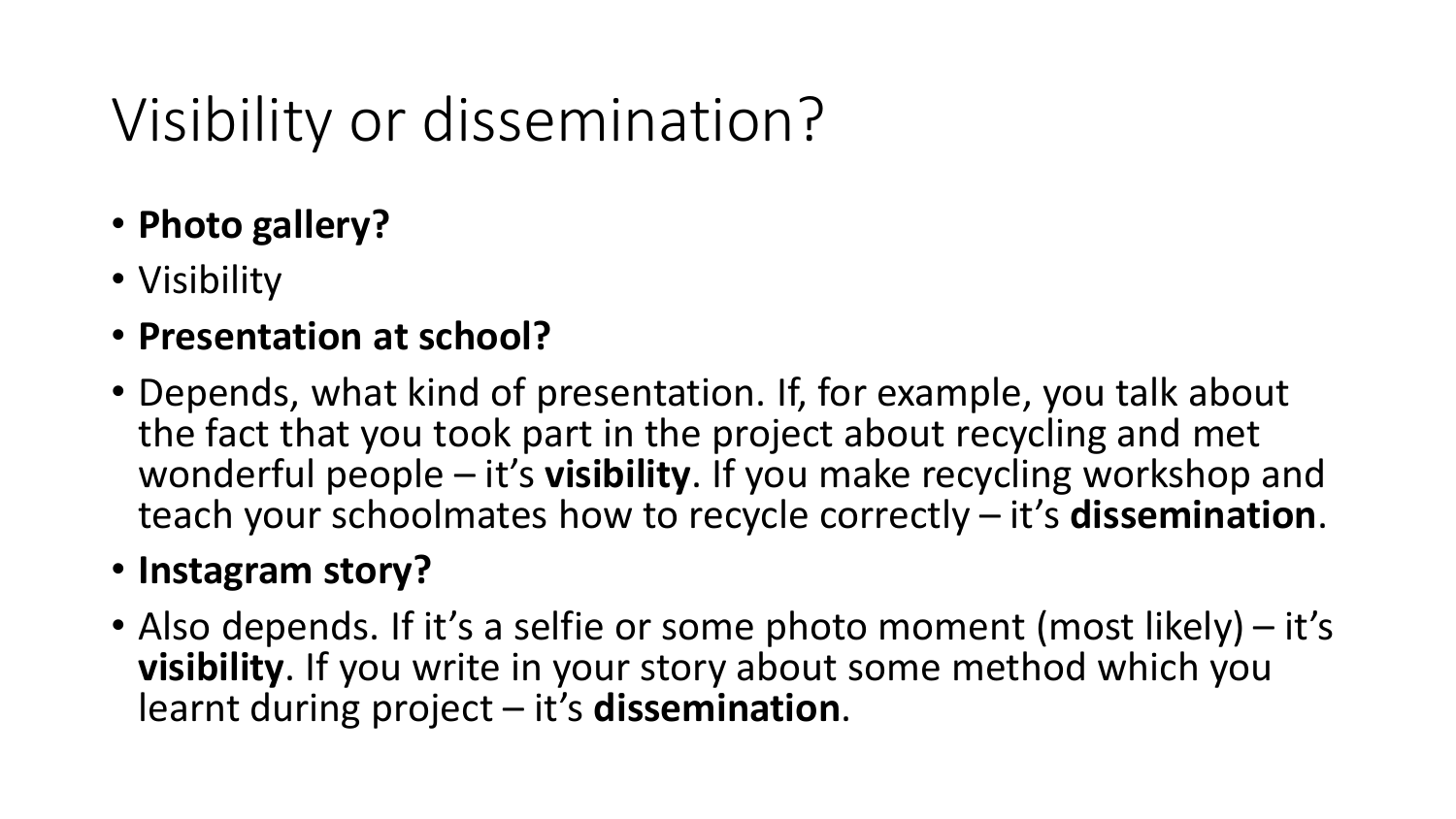### Visibility or dissemination?

- **Local initiative in the city?**
- Dissemination.
- **Blog/social media post?**
- Depends. If you write it as a diary of your personal feelings from project – it's **visibility**. If you describe methods used during the project – it's **dissemination**.
- **Newsletter?**
- Depends. If you inform others about the fact of implemented project – it's **visibility**. If you attach some **methodological material (tangible results)** from the project – it's **dissemination**.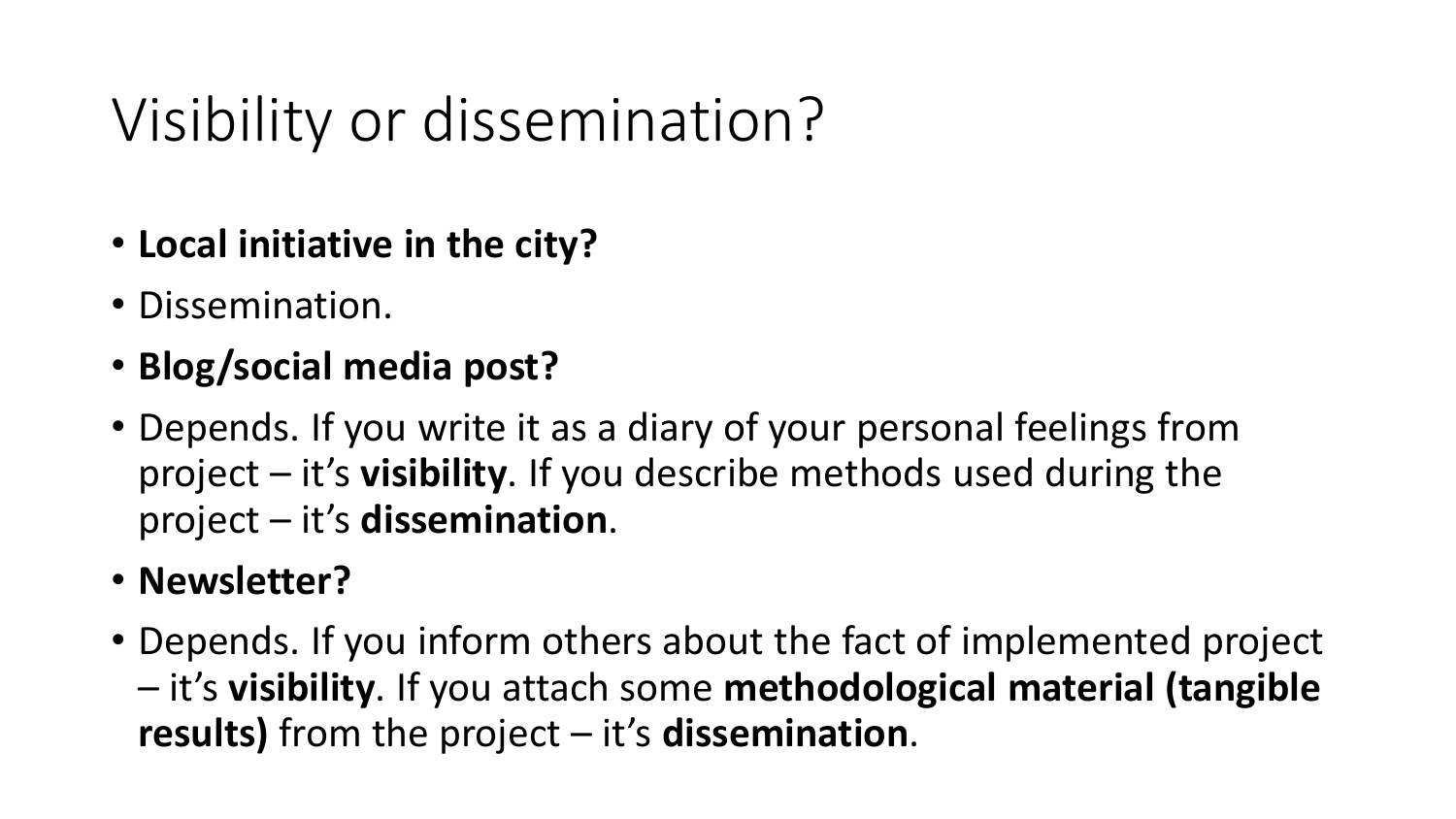### Visibility or dissemination?

- **Article in the newspaper?**
- Visibility.
- **Call for participants in partner sites?**
- Visibility.
- **Booklet with summed up project's content and topic-related tips?**
- It's not a dissemination itself, but the **result to be disseminated**. So any kind of **action by which you will be sharing this result** (sending a newsletter, showing a friend, giving to locals) would count as **dissemination**.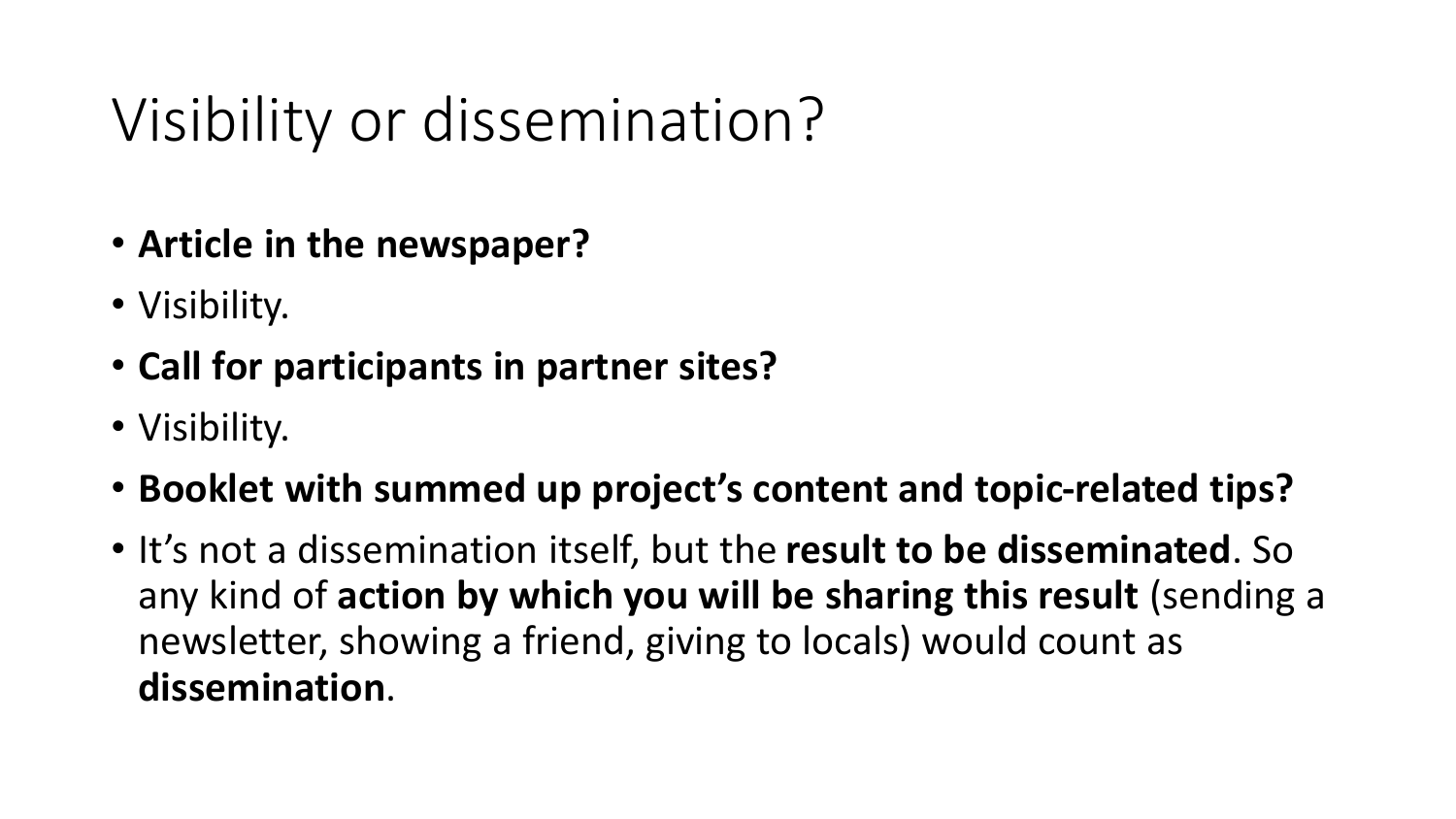

Co-funded by the Erasmus+ Programme of the European Union

- All beneficiaries, managing authorities and implementing partners of EU funding must use the EU emblem in their communication to acknowledge the support received under EU programmes and contribute to the visibility of the EU on the ground.
- Recipients of EU funding have a general obligation to communicate and raise EU visibility. An important obligation in this context is the correct and prominent display of the EU emblem, in combination with a simple funding statement, mentioning the EU support.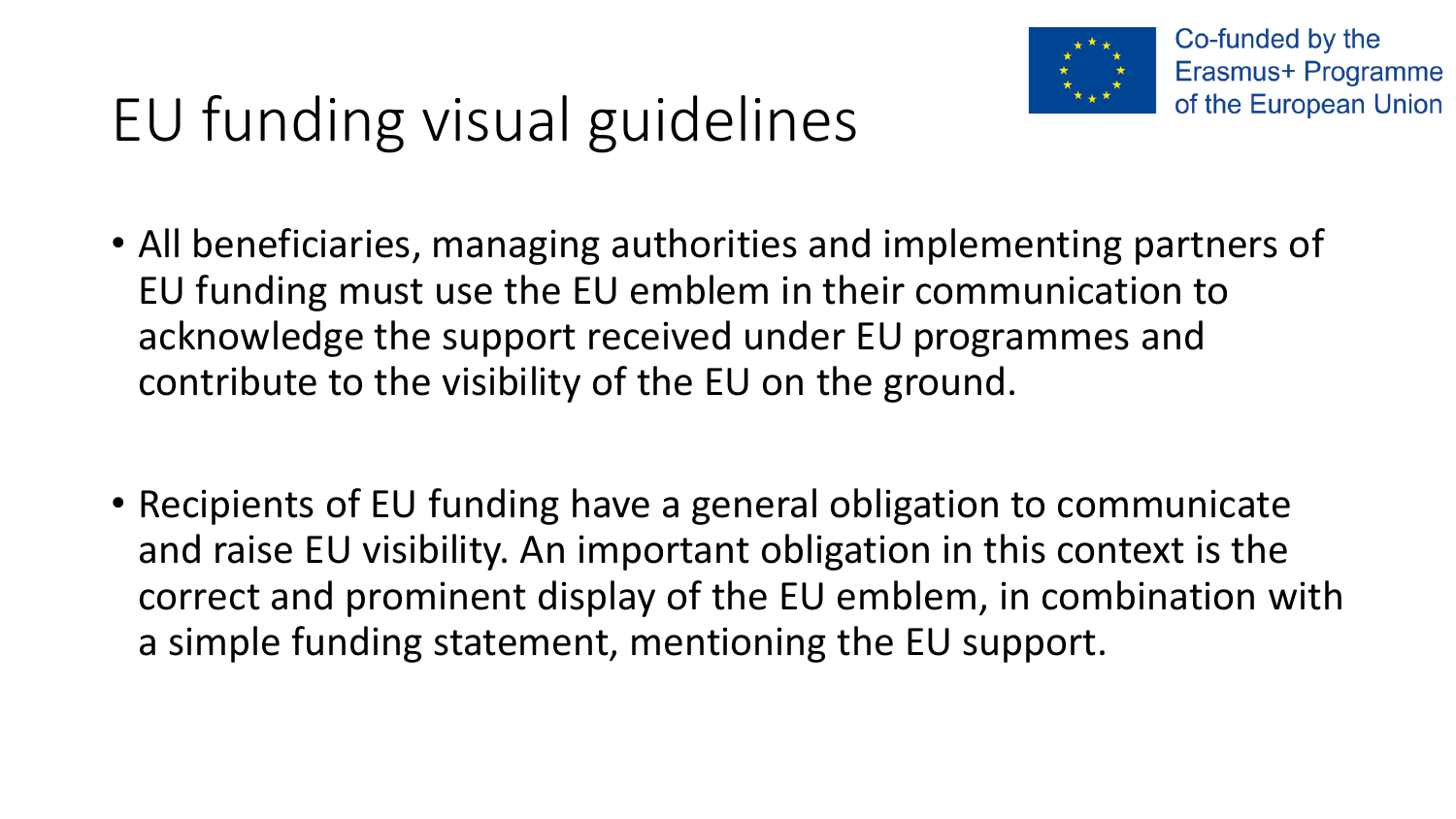

Co-funded by the Erasmus+ Programme of the European Union

- The EU emblem is the single most important visual brand used to acknowledge the origin and ensure the visibility of EU funding. Apart from the emblem, no other visual identity or logo may be used to highlight EU support.
- You must use the EU flag and note that your project has received EU funding in all communications.
- Please note that there is a different logo for projects of the 2014-2020 and 2021-2027 programme periods. If you are making videos, you can add the logo to the end of the video either throughout all video.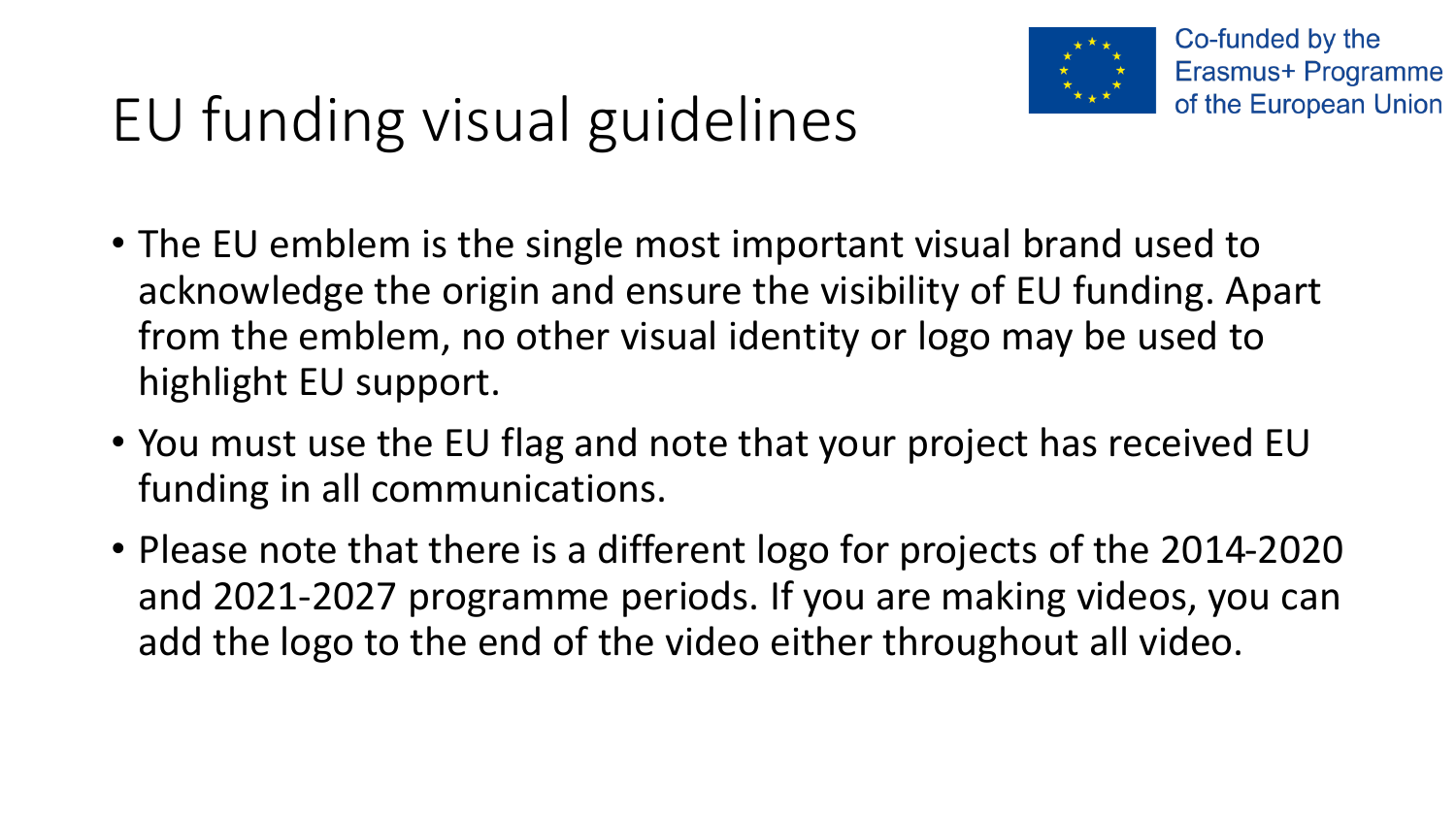

- European Commission is not responsible for the content of the material using a so-called disclaimer:
- "The European Commission is not responsible for the content of this publication".
- If you make a video, you can include the disclaimer in the description box under the video on YouTube, for instance.
- Provide details on where people interested in the Erasmus+ programme can find more information (link to Ecas either your NA).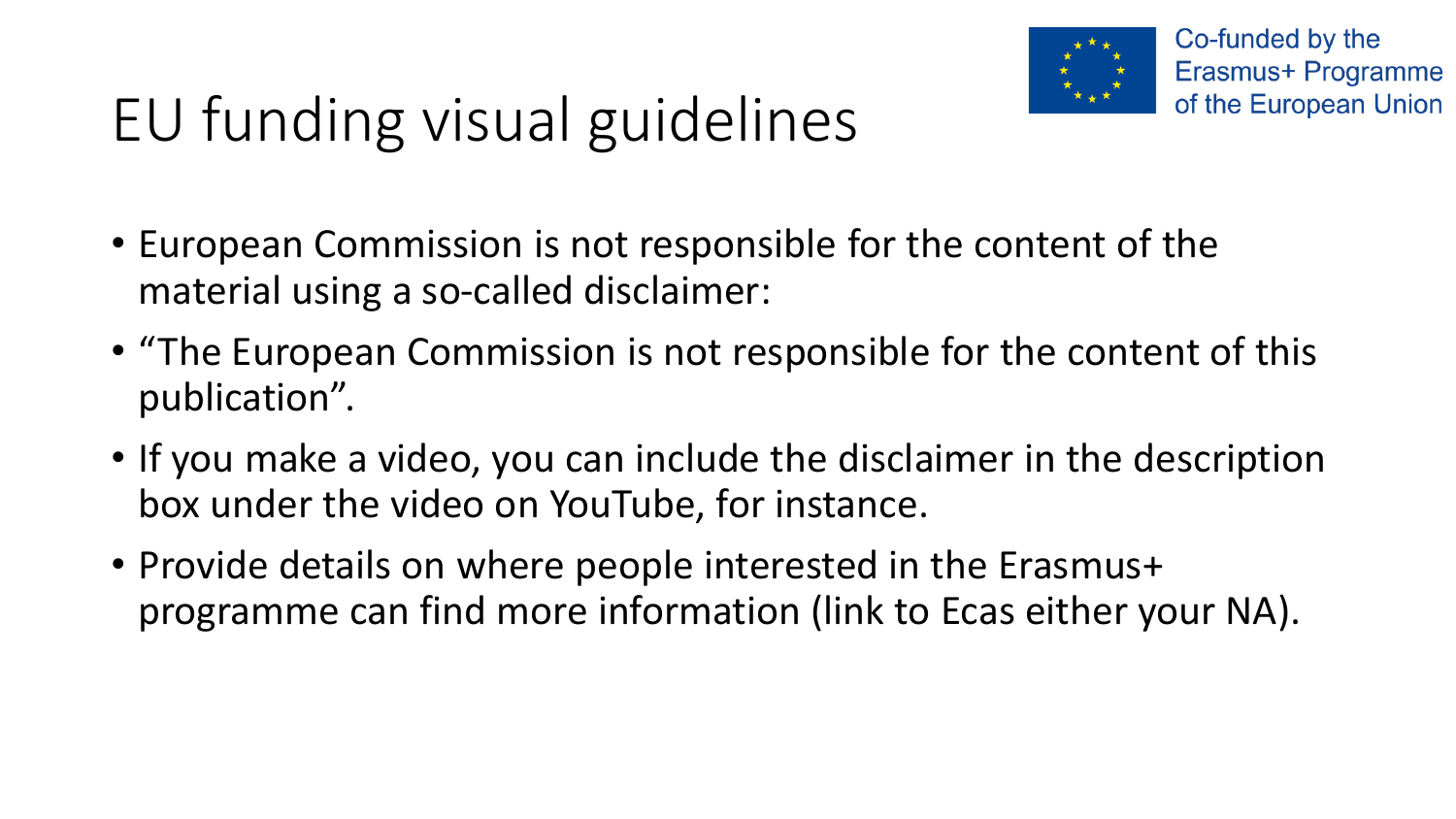

- The European Union emblem must not be modified or merged with any other graphic element or text.
- If other logos are displayed in addition to the EU emblem, the latter must be at least the same size as the biggest of the other logos.
- Apart from the EU emblem, no other visual identity or logo can be used to highlight the EU support.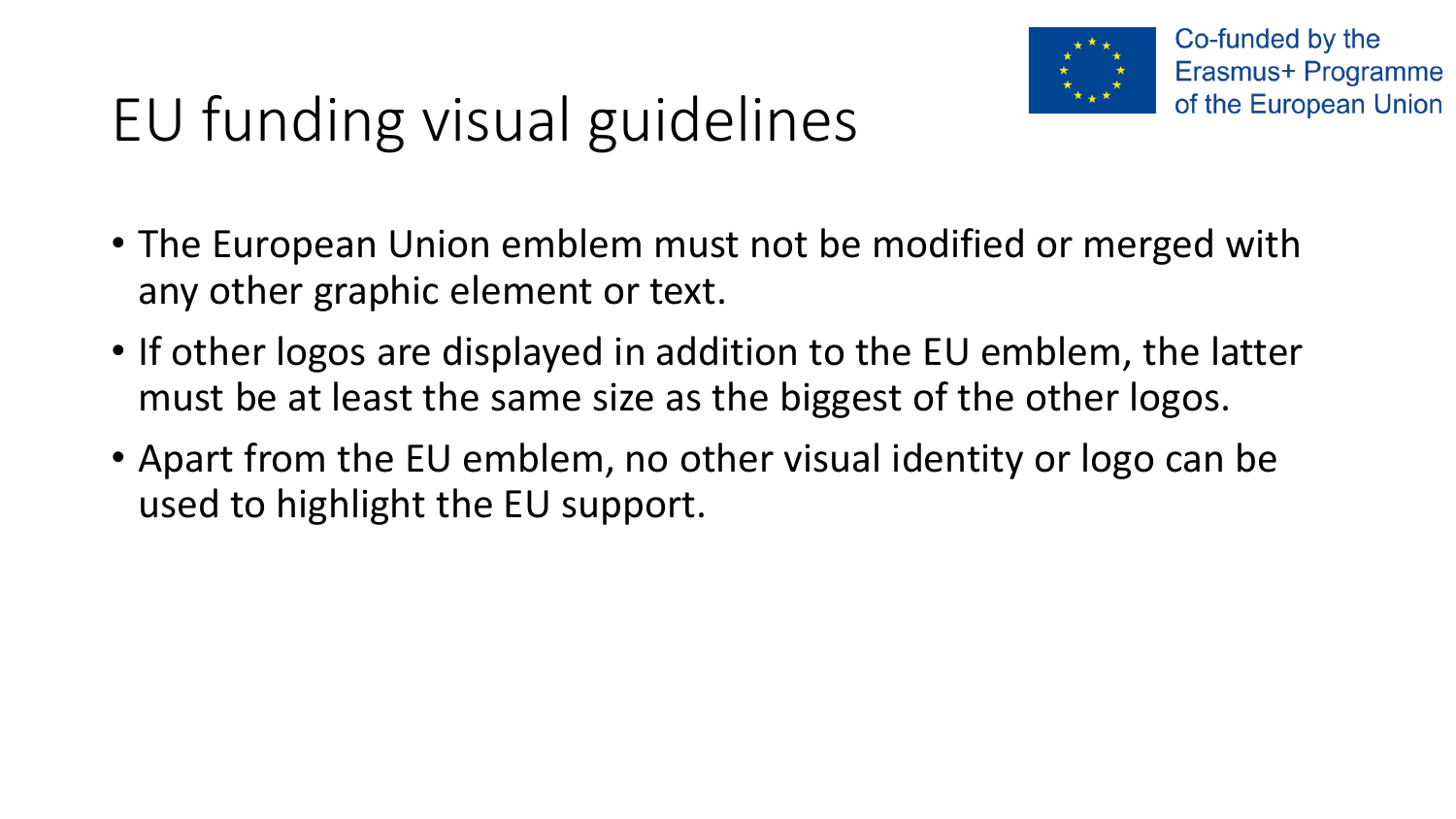#### **Technical characteristics**

- The statement 'Funded by the European Union' or 'Co-funded by the European Union' must always be spelled out in full and placed next to the emblem. It should be translated into local languages, where appropriate.
- The typeface to be used in conjunction with the EU emblem must stay simple and easily readable. The recommended typefaces are Arial, Auto, Calibri, Garamond, Tahoma, Trebuchet, Ubuntu and Verdana.
- Underlining and use of other font effects is not allowed.
- The positioning of the text in relation to the EU emblem must not interfere with the EU emblem in any way. The positioning of the funding statement in relation to the EU emblem is described in these quidelines.
- The colour of the font should be Reflex Blue (the same blue colour as the European flag), white or black depending on the background.
- The font size used should be proportionate to the size of the emblem.
- Sufficient contrast should be ensured between the EU emblem and the background. If there is no alternative to a coloured background, a white border must be placed around the flag, with the width of this being equal to one  $25<sup>th</sup>$  of the height of the rectangle.
- Where several operations are taking place at the same location and are supported by the same or different funding instruments, or where further funding is provided for the same operation at a later date, only one plaque or billboard must be displayed<sup>(3)</sup>.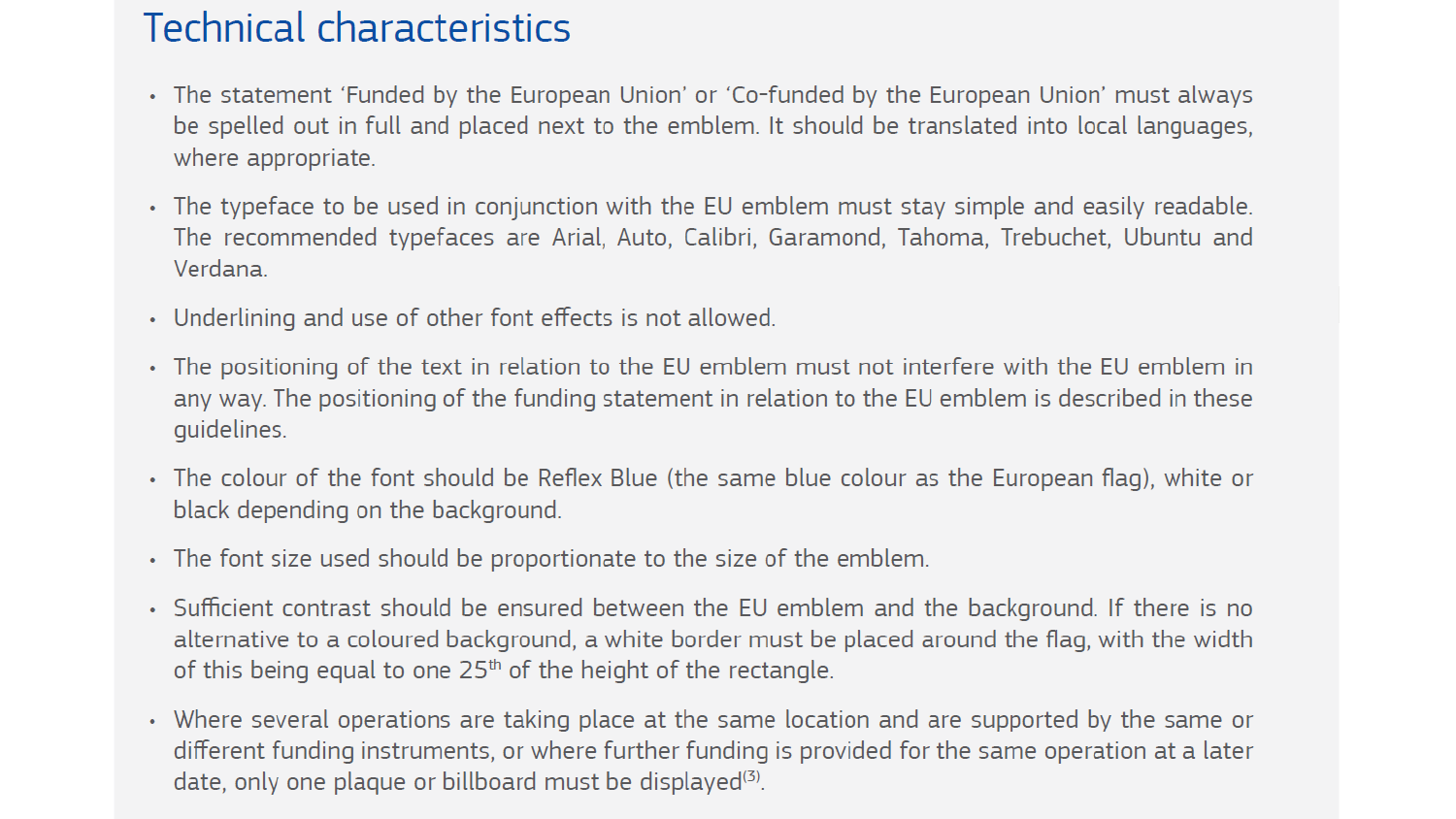Association of the EU emblem with the funding statement

Horizontal option



Positive version (CMYK or digital impression process)





**Co-funded by** the European Union

Negative version



**Funded by** the European Union



**Co-funded by** the European Union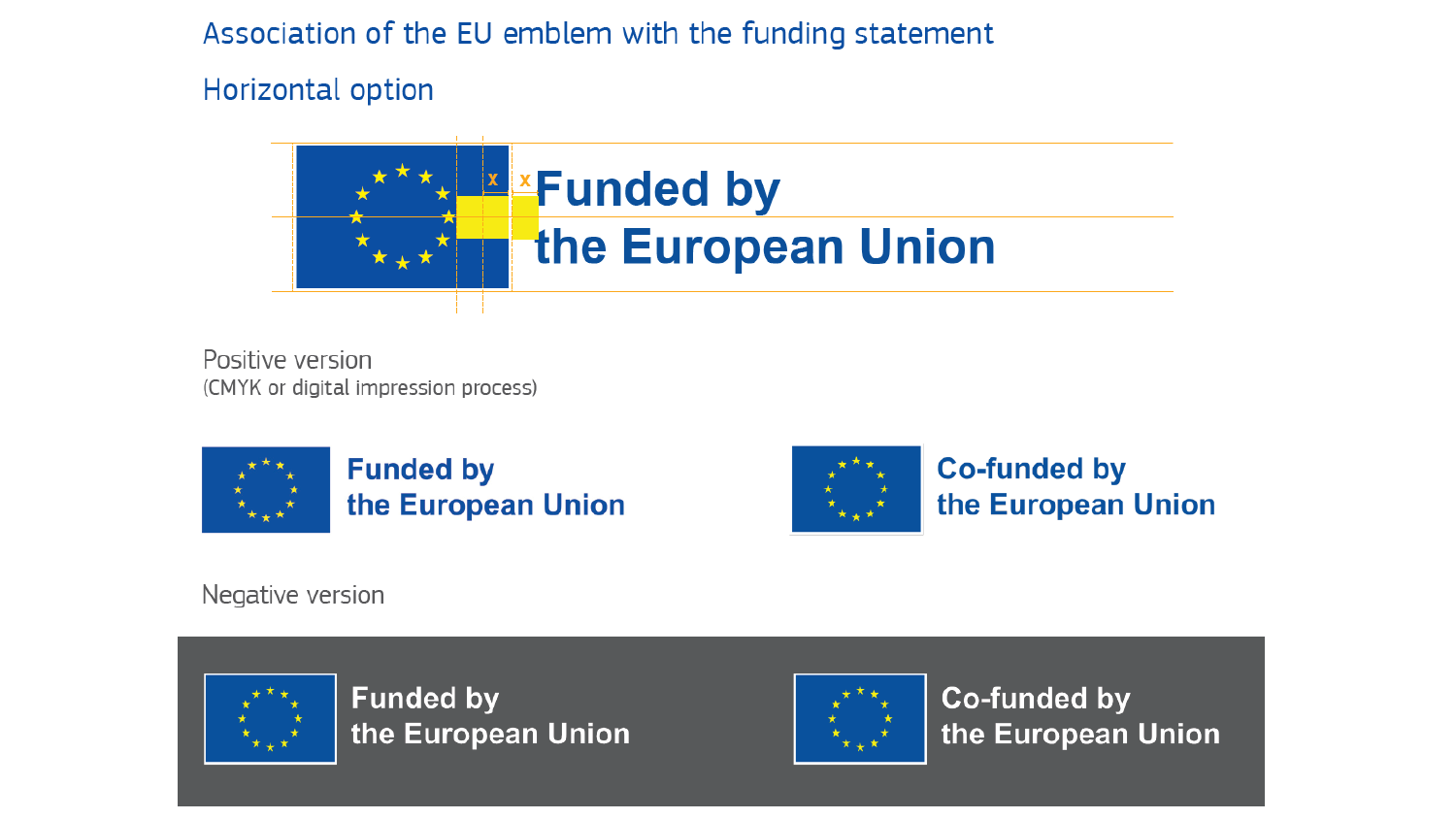Association of the EU emblem with the funding statement

Vertical option



Positive version (CMYK or digital impression process) Negative version



**Funded by** the European Union



**Co-funded by** the European Union



**Funded by** 



Co-funded by the European Union the European Union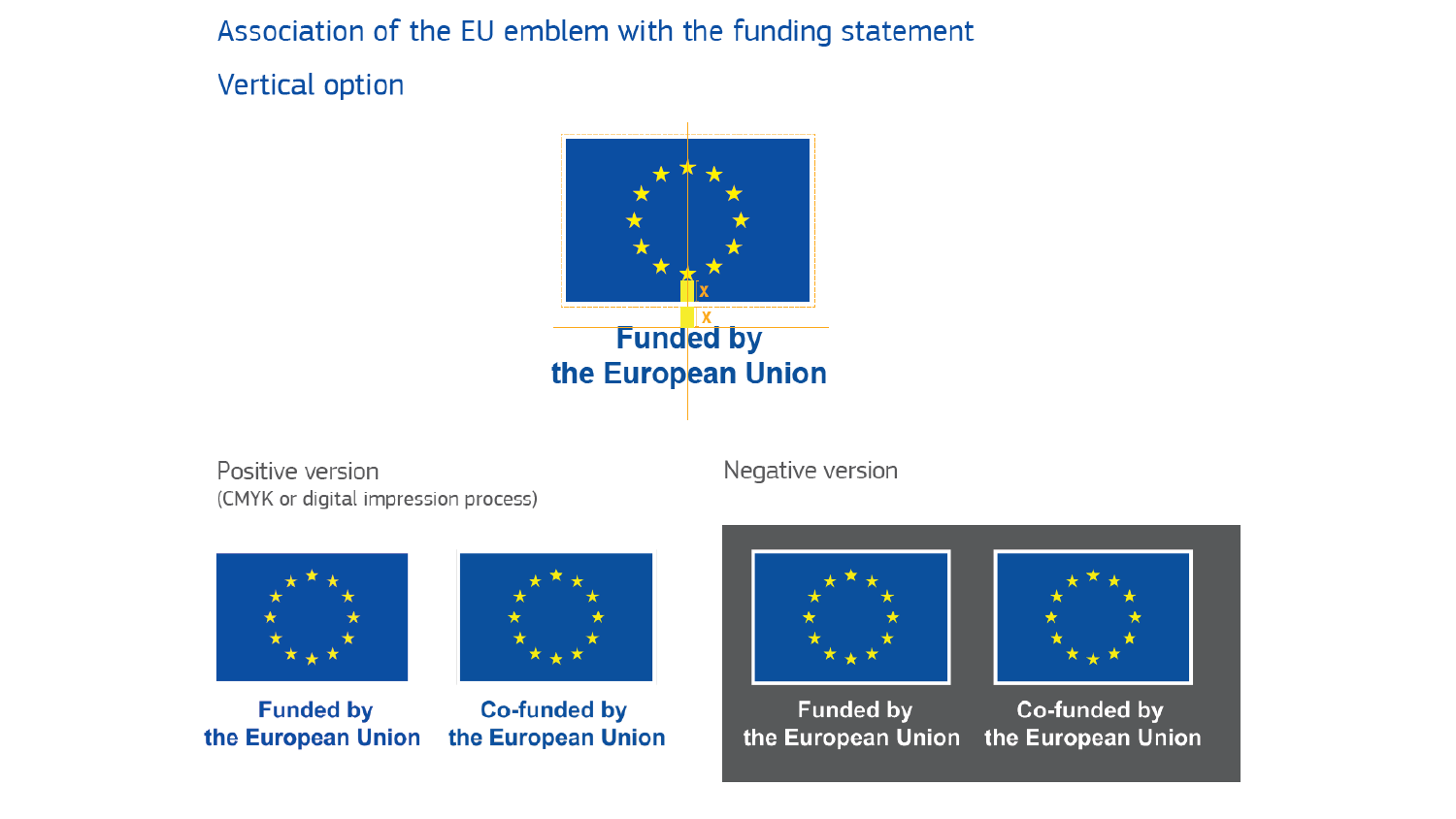#### Colours



#### Font

The font used here to create the funding statement is Arial (bold). It offers a simple and neutral style and is available for all EU languages. Arial is one of the pre-installed fonts by Microsoft and Adobe software, so it is easily accessible for everyone. The other recommended fonts are Auto, Calibri, Garamond, Tahoma, Trebuchet, Ubuntu and Verdana.

#### **ARIAL**

#### ABCDEFGHIJKLMNOPQRSTUVWXYZ

ÛÜŬŰŪŲŮŨŴŴŴŴŸŶŶÝŹŽŻZÞĐÆÆŒ

abcdefghijklmnopqrstuvwxyz

áàâääåǎāąçćčĉċďđéèêëĕěĕēēęǧĝģģħĥíıìîiĭījĩĵjķĺḷŀłñńňnnŋóòôöõõõøøpŕřŗśşšŝṣṣŧťţúùûüŭũųůũẃŵẅẁÿŷỳýź žizbðæææ

0123456789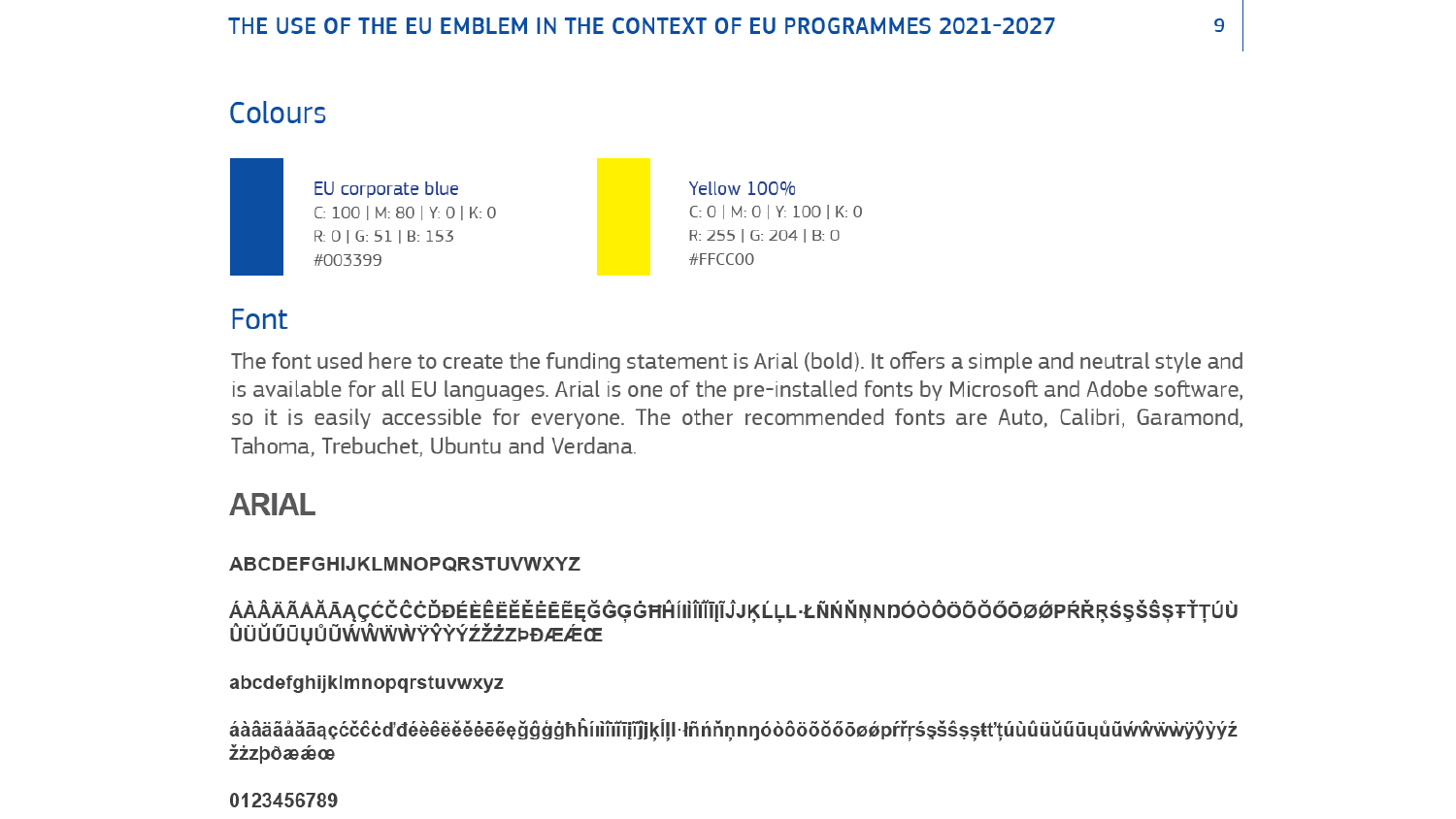#### Protection area

The protection area must remain free of competing texts, logos, images or any other visual element that could compromise its good legibility.





#### Minimum size

The minimum height of the EU emblem must be 1 cm.

For specific items, like pens, the emblem can be reproduced in a smaller size



When using the EU funding statement in a small size, we highly recommend using the horizontal version.





**Funded by** the European Union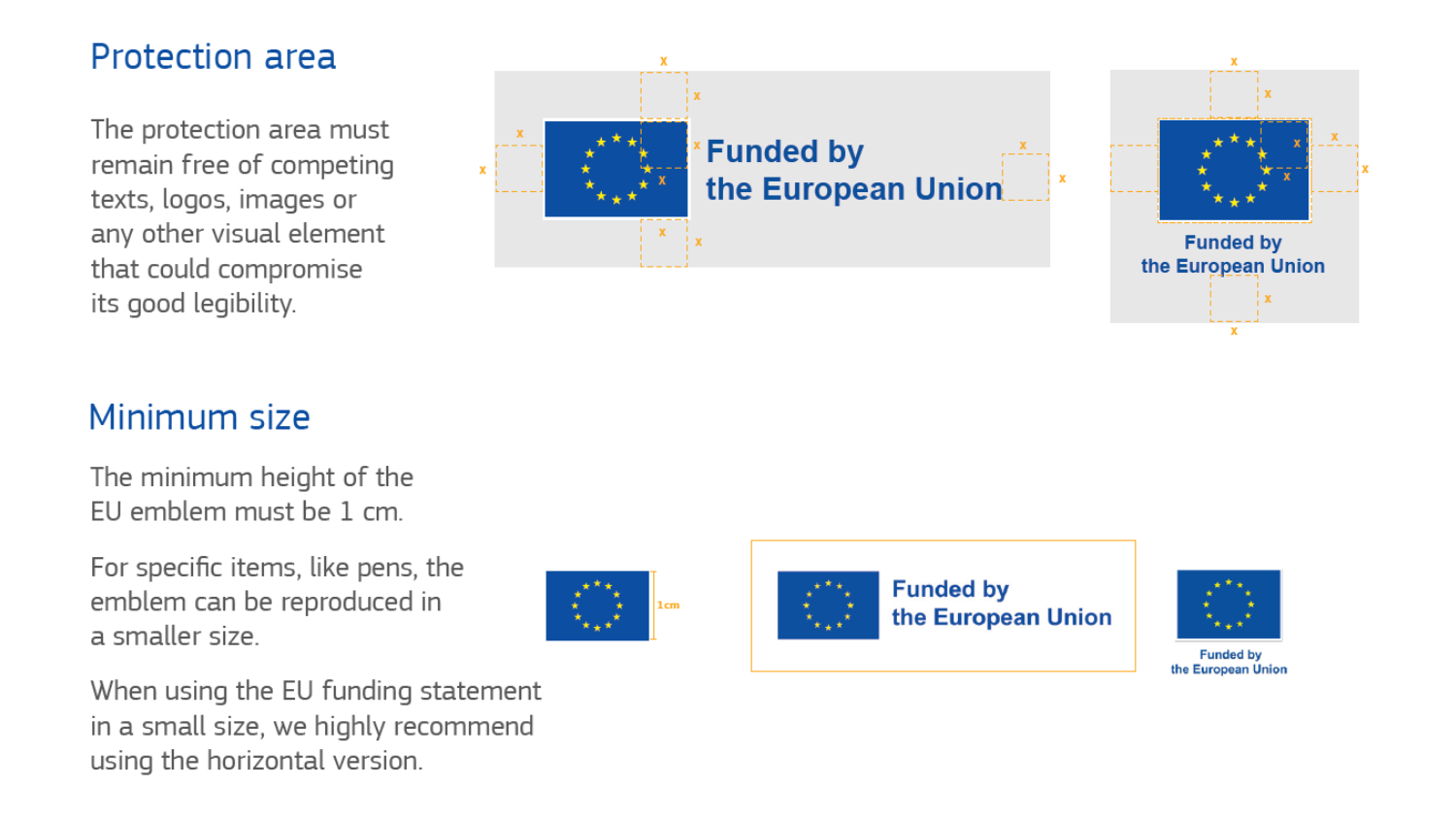#### Don'ts

Do not choose a font other than Arial, Auto, Calibri, Garamond, Tahoma, Trebuchet, Ubuntu or Verdana.



#### Do not use any font effects.



Do not add other graphic elements.

Do not make the text disproportionally bigger or smaller compared to the EU emblem.



**Funded by the<br>European Union** 



Do not use any colour other than Reflex blue, white or black.

Do not modify the text proportions.



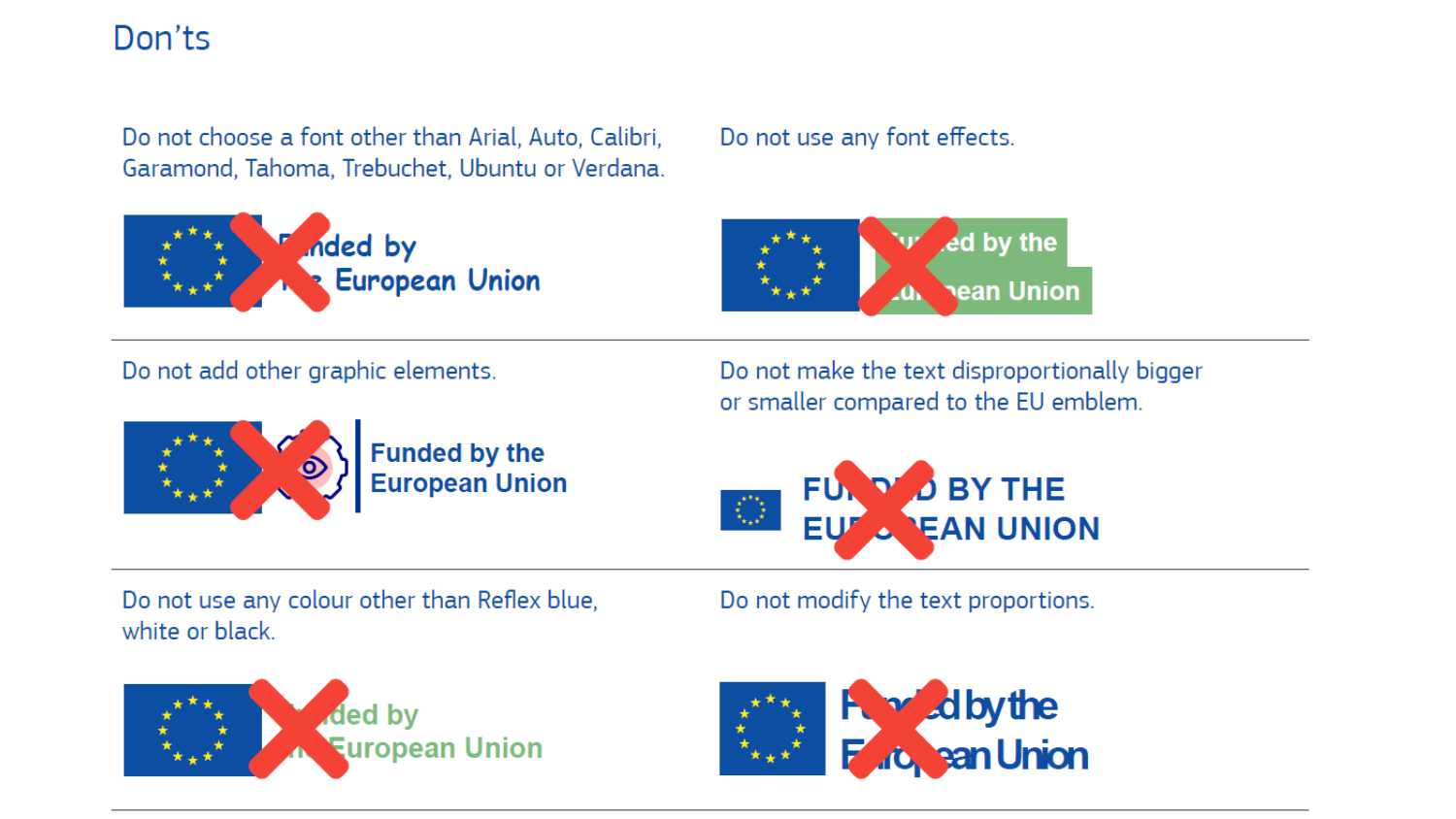Do not write 'EU'. It must always be spelled out as 'European'



Do not write in all capital letters.



Do not replace the EU emblem with the European Commission logo.



Do not replace the EU emblem with any other graphic element.



Do not modify the EU emblem.



Do not write the name of the programme in conjunction with the EU emblem.



Do not add the name of the programme to the funding statement.



**The European Union** ne of the programme

Do not add a graphical element with the name of the EU programme

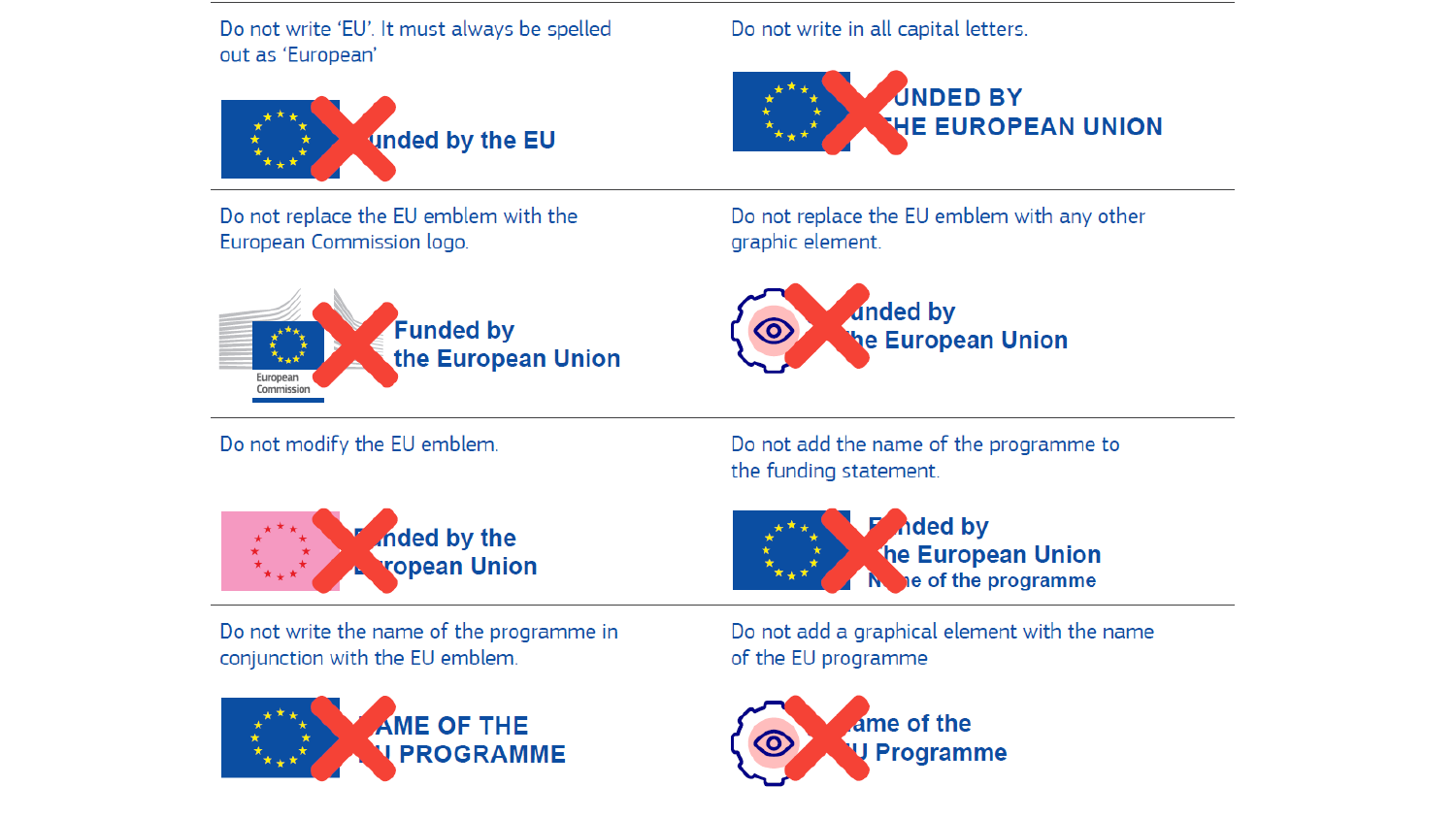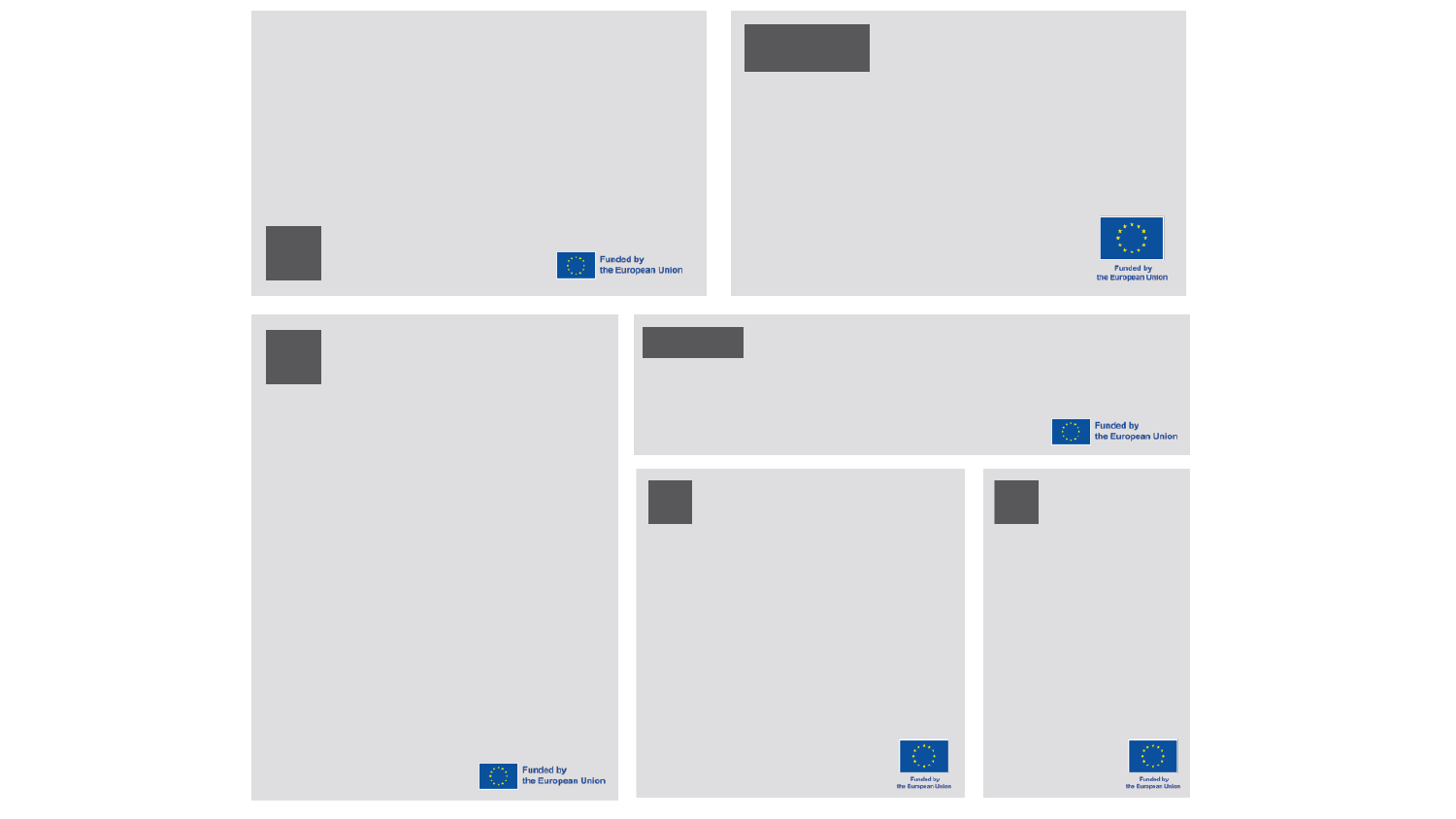

### **Publicity**

- Apart from the requirements regarding the visibility of the project and for the sharing of project results and project impact (which are award criteria), there is an obligation of minimal publicity for each granted project.
- Beneficiaries must clearly acknowledge the European Union's support in all communications or publications, in whatever form or whatever medium, including the Internet, or on the occasion of activities for which the grant is used.